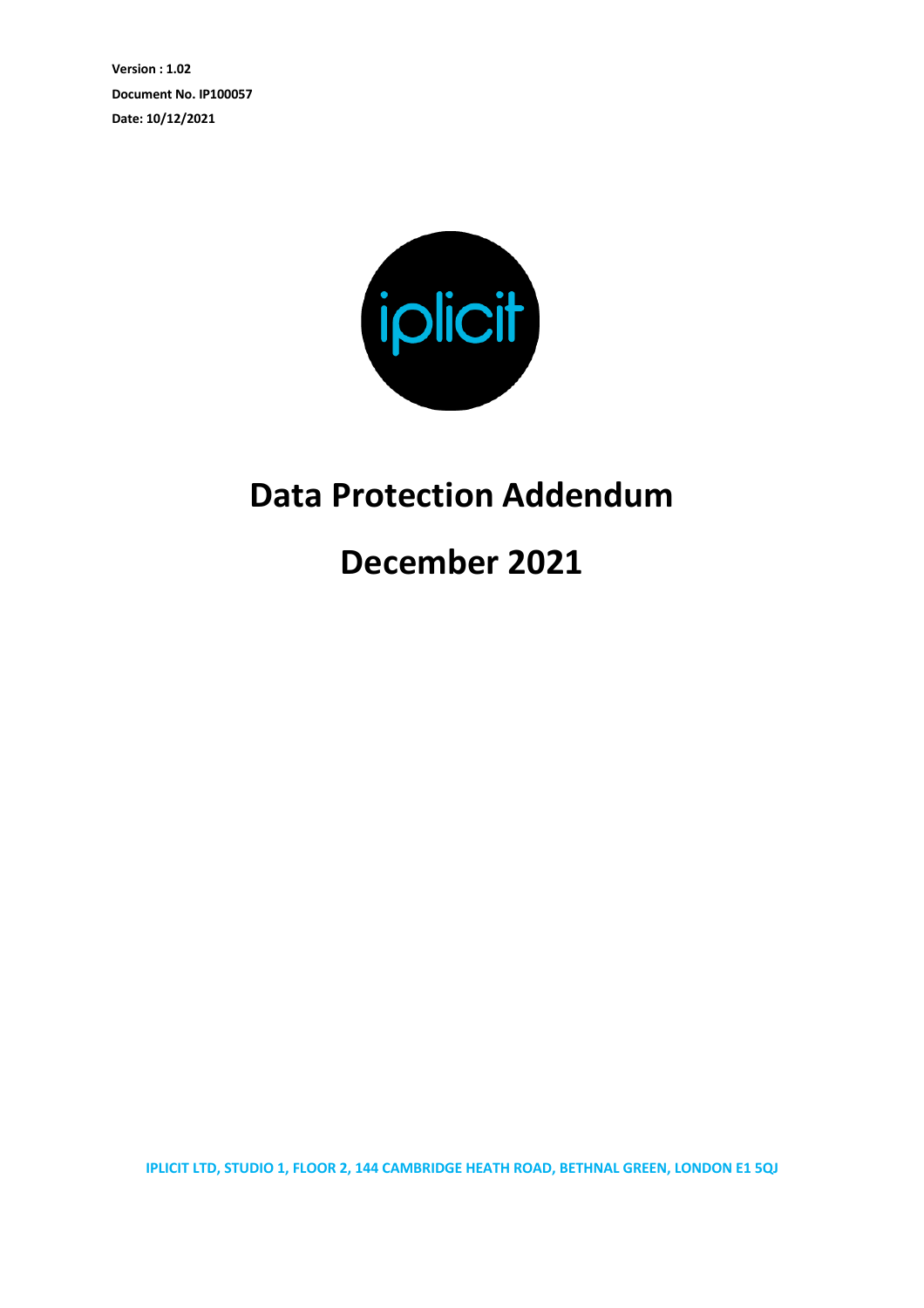## 1.1 In this clause:

- 1.1.1 "Data Protection Legislation" shall mean the Data Protection Act 2018 and any other applicable laws relating to the protection of personal data and the privacy of individuals (all as amended, updated or re-enacted from time to time);
- 1.1.2 "Data Subject", "Controller", "International Organisation", "Processor" and "Processing" have the same meaning as in the Data Protection Legislation;
- 1.1.3 "Personal Data" has the meaning set out in the Data Protection Legislation in relation to data Processed under this Agreement;
- 1.1.4 "Regulator" means any independent public authority responsible for monitoring the application of the Data Protection Legislation in the UK or any other member state of the European Union;
- 1.1.5 "Third Country" means any country other than the UK, a European Union Member State or a member of the European Economic Area at the time of transfer of Personal Data; and
- 1.1.6 "the Supplier" refers to Iplicit Ltd.
- **1.1.7** "the Customer" refers to the person or incorporated entity whose name and address is set out in Schedule 1 of the Software Services Subscription Agreement
- 1.2 For the purposes of the Data Protection Legislation, the Supplier is a Processor acting on behalf of The Customer and, for the purposes of this Agreement:
	- 1.2.1 the types of Personal Data are: [financial records and the categories of Data Subjects are: college members, guests, suppliers and customers; and
	- 1.2.2 the nature/purpose of the Processing is to enable the Supplier to carry out the services (providing an accountancy application as Software as a Service) and the duration of the Processing shall be the term of this Agreement.<sup>1</sup>
- 1.3 The Supplier shall comply with its obligations under the Data Protection Legislation and shall, in particular:
	- 1.3.1 process the Personal Data only to the extent necessary for the purpose of providing the services and in accordance with The Customer's written instructions (including with respect to transfers of Personal Data to a Third Country or to an International Organisation)<sup>2</sup>;
	- 1.3.2 implement appropriate technical and organisational measures in accordance with the Data Protection Legislation to ensure a level of security appropriate to the risks that are presented by such Processing, in particular, from accidental or unlawful destruction, loss, alteration,

<sup>1</sup> Required by Art 28(3) of GDPR

<sup>2</sup> Required by Art 28(3)(a) and Art 29 of GDPR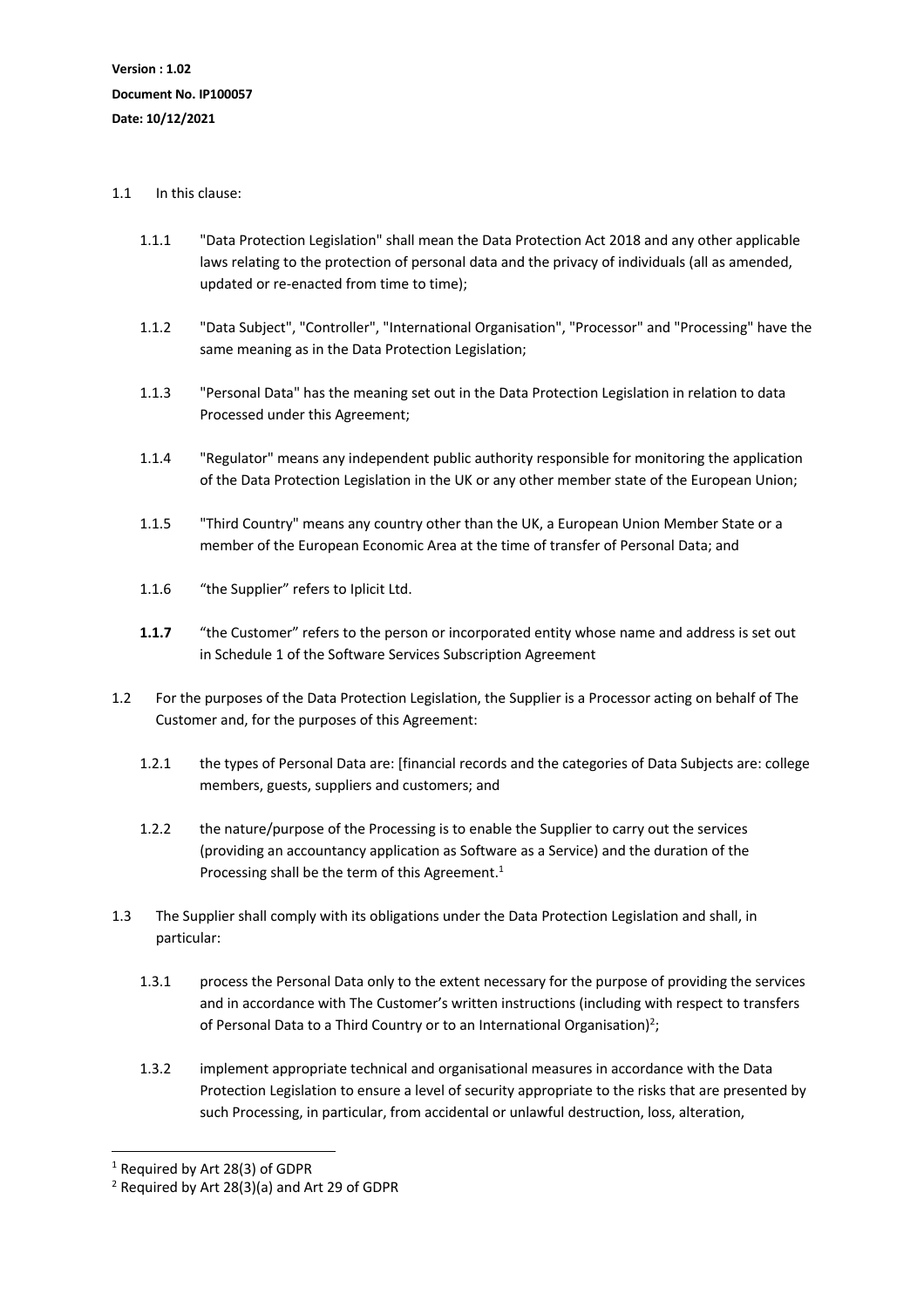unauthorised disclosure of, or access to Personal Data, taking into account the state of the art, the costs of implementation, the nature, scope, context and purposes of Processing and the likelihood and severity of risk in relation to the rights and freedoms of the Data Subjects<sup>3</sup>;

- 1.3.3 ensure that any employees or other persons authorised to Process the Personal Data are subject to appropriate obligations of confidentiality<sup>4</sup>;
- 1.3.4 on request by The Customer and taking into account the nature of the Processing and the information available to the Supplier, assist The Customer in ensuring compliance with its obligations under Articles 32 to 36 of the General Data Protection Regulation (EU) 2016/679 (where applicable) in respect of the Personal Data<sup>5</sup>;
- 1.3.5 The Supplier may transfer Personal Data to a Third Country or an International Organisation provided that it meets the relevant requirements under Articles 44 — 50 of the General Data Protection Regulation.
- 1.3.6 not engage any third party to carry out its Processing obligations under this Agreement without obtaining the prior written consent of The Customer and, where such consent is given, procuring by way of a written contract that such third party will, at all times during the engagement, be subject to data processing obligations equivalent to those set out in this clause<sup>6</sup>;
- 1.3.7 notify The Customer, as soon as reasonably practicable, about any request or complaint received from a Data Subject (without responding to that request, unless authorised to do so by The Customer) and assist The Customer by technical and organisational measures, insofar as possible, for the fulfilment of The Customer's obligations in respect of such requests and complaints<sup>7</sup>;
- 1.3.8 notify The Customer without undue delay on becoming aware of a Personal Data breach<sup>8</sup>;
- 1.3.9 on request by The Customer, make available all information necessary to demonstrate The Customer's compliance with this clause and on reasonable advance notice in writing otherwise permit, and contribute to, audits carried out by The Customer (or its authorised representative) with respect to the Personal Data<sup>9</sup>;
- 1.3.10 on termination or expiry of this Agreement, destroy, delete or return (as The Customer directs) all Personal Data and delete all existing copies of such data unless required by law to keep or store such Personal Data<sup>10</sup>.

 $3$  Required by Art 28(1), Art 28(3)(c) and Art 32 of GDPR

<sup>4</sup> Required by Art 28(3)(b) of GDPR

<sup>5</sup> Required by Art 28(3)(f) of GDPR

 $6$  Required by Art 28(2), 28(3)(d) and 28(4) of GDPR

<sup>7</sup> Required by Art 28(3)(e) of GDPR

<sup>8</sup> Required by Art 33 of GDPR

<sup>9</sup> Required by Art 28(3)(h) of the GDPR

 $10$  Required by Art 28(3)(g) of the GDPR. This could also be covered as part of a separate "Consequences of termination" clause